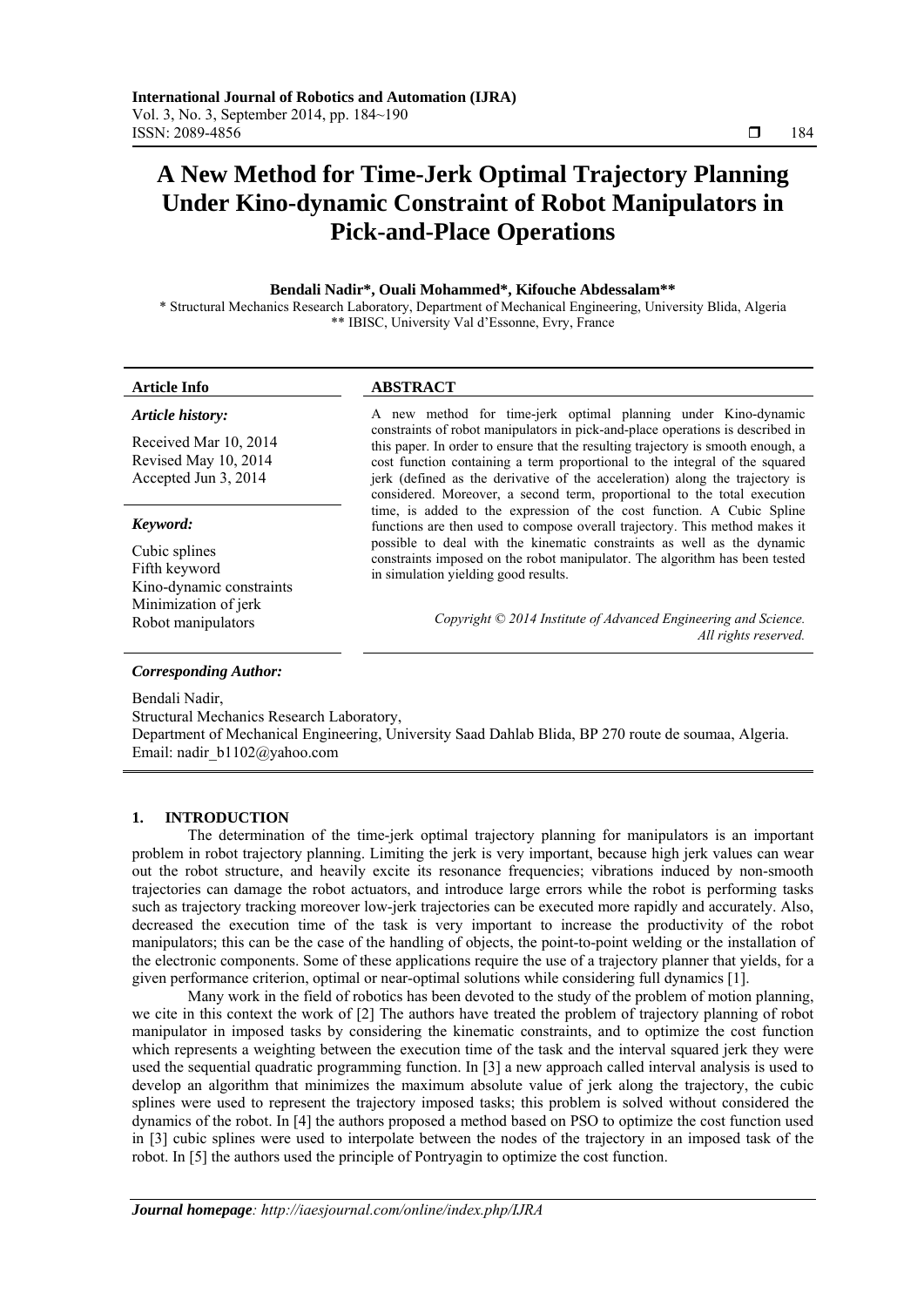This work is structured as follows: Section 2 presents the approach taken in [1] to reformulate the various constraints. Section 3 presents the reformulation of the cost function. Section 4 considers the Cubic Spline functions used to model the different segments. Section 5 presents the technique of genetic algorithms. The Section 6 presents the recapitulation of this method. The different results obtained and the conclusions are presented in Section 7 and 8 using a planar robot manipulator.

# **2. TREATMENT OF THE KINO-DYNAMIC CONSTRAINTS**

To solve the problem of trajectory planning in the free tasks for an optimal trajectory Q(T), we carried out a standardization of the time scale that transforms the problem of a research on an interval of an indefinite terminal [0,T] towards another being equivalent whose terminal of research is known [0,1] and who will be easier to solve.

$$
q(t) = Q(\xi(t)) \text{ Or: } \xi(t) = t/T \text{ with: } \xi \in [0,1]
$$
 (1)

We can break up this profile of trajectory into a way  $P(\lambda)$  and movement on this way  $\lambda(\xi)$ , which will be formulated as following:

$$
Q(\xi) = P(\lambda(\xi))
$$
 (2)

Applying the normalization (1) of time scale for a given generalized trajectory  $q(t)$ , the generalized velocities  $\dot{q}(t)$ , generalized acceleration  $\ddot{q}(t)$  and jerk  $\ddot{q}(t)$  of the trajectory can be written as follows:

$$
\dot{q}(t) = \frac{1}{T} Q'(\xi), \ \ddot{q}(t) = \frac{1}{T^2} Q''(\xi) \text{ and } \ddot{q}(t) = \frac{1}{T^3} Q'''(\xi)
$$
\n(3)

### **2.1. Treatment of Kinematic Constraints**

From the equation (3) the kinematic constraints can be formulated as following:

$$
\text{Velocity.} \,\forall t \in [0, T]; \left| \dot{q}_i(t) \right| \leq \dot{q}_i^{\max} \Rightarrow T \geq \max_{i=1,\dots,n} \left[ \max_{\xi \in [0,1]} \left( \frac{\left| Q_i'(\xi) \right|}{\dot{q}_i^{\max}} \right) \right] \quad \text{Or:} \,\, T \geq T_v \tag{4}
$$

**Acceleration.** 
$$
\forall t \in [0, T]; |\ddot{q}_i(t)| \leq \ddot{q}_i^{\max} \Rightarrow T \geq \max_{i=1,\dots,n} \left[ \max_{\xi \in [0,1]} \left( \frac{|Q_i''(\xi)|}{\ddot{q}_i^{\max}} \right)^{1/2} \right]
$$
 Or:  $T \geq T_A$  (5)

**Jerk.** 
$$
\forall t \in [0, T]; |\ddot{q}_i(t)| \le \ddot{q}_i^{\max} \Rightarrow T \ge \max_{i=1,\dots,n} \left[ \max_{\xi \in [0,1]} \left( \frac{|Q_i'''(\xi)|}{\ddot{q}_i^{\max}} \right)^{1/2} \right]
$$
 Or:  $T \ge T_J$  (6)

For a given trajectory profile  $Q(\xi)$ , the optimal time  $T_0$  must satisfy the kinematic constraints is:

$$
T_Q \geq T^* \text{ With:} \quad T^* = \max_{i=1,\dots,n} \left( \max_{\xi \in [0,1]} \left[ \left( \frac{Q_i'(\xi)}{\dot{q}_i^{max}} \right), \left( \frac{Q_i''(\xi)}{\ddot{q}_i^{max}} \right)^{1/2}, \left( \frac{Q_i'''(\xi)}{\ddot{q}_i^{max}} \right)^{1/3} \right] \right) \tag{7}
$$

# **2.2. Treatment of the Dynamic Constraints**

The equation of the dynamic model of robot is written:

$$
\tau_{i}(t) = \sum_{j=1}^{n} M_{ij}(q(t))\ddot{q}_{j}(t) + C_{i}(q(t), \dot{q}(t)) + G_{i}(q(t))
$$
\n(8)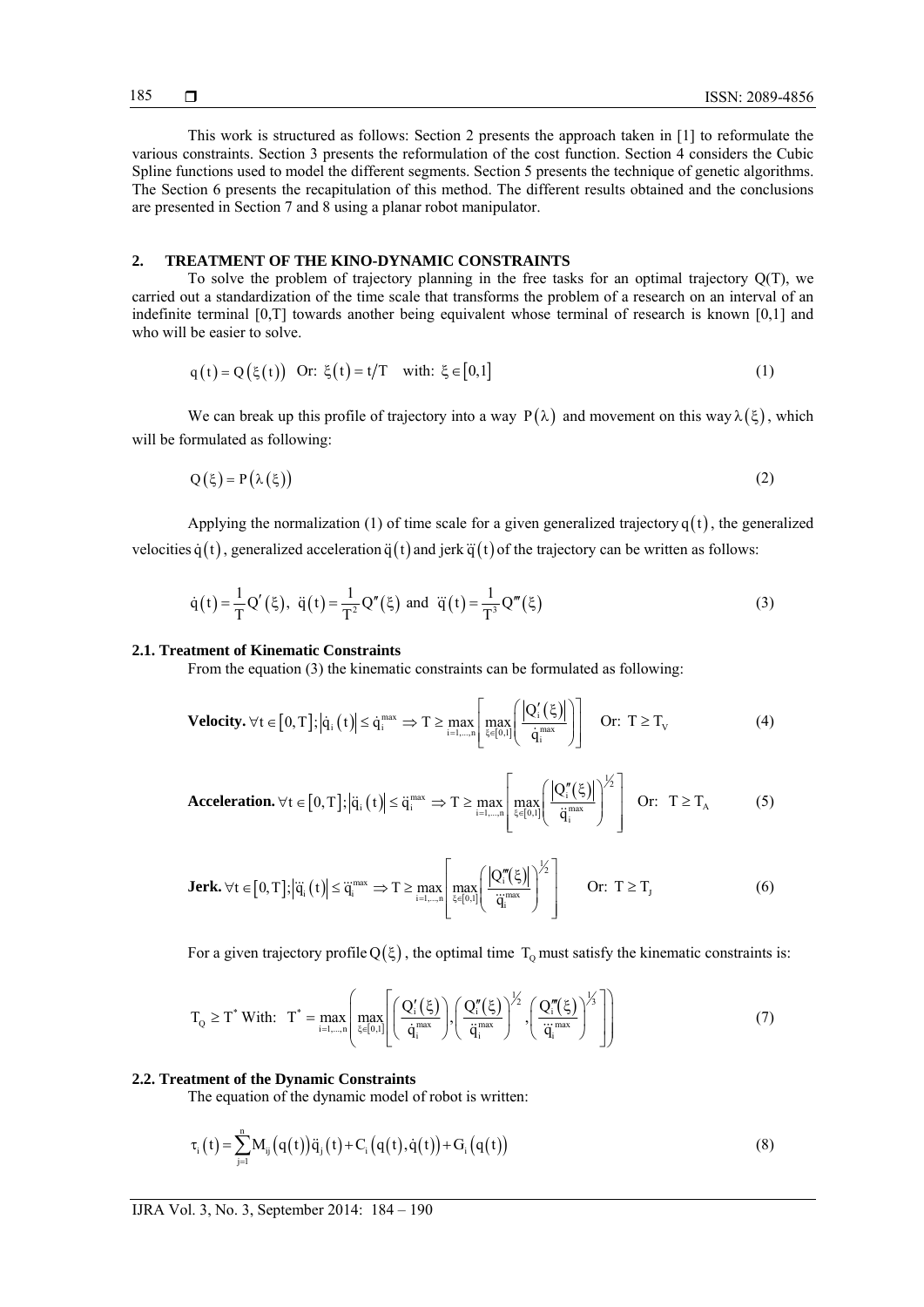Where  $M_{ii}$  is the inertia matrix,  $C_i$  is the vector of Coriolis and centrifugal forces,  $G_i$  is the vector of potential forces and  $\tau_i$  is the vector of actuator efforts.

By using the equation (1) and the equations of the velocity and the accelerations (3) in the equations of the dynamic model (8) we obtain:

$$
\overline{\tau}_{i}\left(\xi\right) = \frac{1}{T^{2}}\overline{h}_{i}\left(\xi\right) + \overline{G}_{i}\left(\xi\right) \qquad \text{With:} \quad \overline{\tau}_{i}\left(\xi\right) = \frac{\tau_{i}\left(\xi\right)}{\tau_{i}^{\max}}; \overline{h}_{i}\left(\xi\right) = \frac{h_{i}\left(\xi\right)}{\tau_{i}^{\max}}; \overline{G}_{i}\left(\xi\right) = \frac{G_{i}\left(\xi\right)}{\tau_{i}^{\max}} \tag{9}
$$

The solution of the equation (9) compared to Tfor a given value  $\xi$  gives an acceptable interval for T of lower limit  $T_{L_i}$  and higher limit  $T_{R_i}$  or  $T \in \left[ T_{L_i}, T_{R_i} \right]$ , and the intersection of the intervals  $\left[ T_{L_i}, T_{R_i} \right]$  for  $i = 1,...,n$  along the trajectory give acceptable interval for the time of displacement respecting dynamic constraints due to the torques:

$$
T \in \left[T_g, T_d\right] \qquad \text{With: } T_g = \max_{i=1,\dots,n} \left[\max_{\xi \in [0,1]} T_{L_i}\left(\xi\right)\right]; \quad T_d = \min_{i=1,\dots,n} \left[\min_{\xi \in [0,1]} T_{R_i}\left(\xi\right)\right] \tag{10}
$$

If we denote  $I_{ad}$  the interval durations T which satisfy all kino-dynamic constraints:

$$
I_{ad} = \left[ T^*, \infty \right[ \cap \left[ T_g, T_d \right] = \left[ I_{ad}^{inf}, I_{ad}^{sup} \right]
$$
\n(11)

### **3. REFORMULATION OF THE COST FUNCTION**

The cost function in our case represents a weighting between the time transfer and the Jerk, its formula is written:

$$
J = \alpha T_f + (1 - \alpha) \int_0^{T_f} \sum_{i=1}^n (\ddot{q}_i(t))^2 dt
$$
 (12)

With  $\alpha$  is a weight coefficient change between 0 and 1 according to the user needs can favor either the execution time of the task is the jerk. Using equation  $(3)$ , the equation  $(12)$  becomes:

$$
J = \alpha T_f + (1 - \alpha) \int_0^1 \sum_{i=1}^n \left( \frac{1}{T_f^3} Q_i'''(\xi) \right)^2 d\xi
$$
 (13)

With: 
$$
Q_1'''(\xi) = \frac{d^3 Q}{d\lambda^3} \left(\frac{d\lambda}{d\xi}\right)^2 + 3 \frac{d^2 Q}{d\lambda^2} \frac{d^2 \lambda}{d\xi^2} \frac{d\lambda}{d\xi} + \frac{dQ}{d\lambda} \frac{d^3 \lambda}{d\xi^3}
$$

The time of displacement  $T_m$  which minimizes the cost function for the profile  $Q(\xi)$  is:

$$
T_m = \sqrt[7]{6 \frac{S_2}{S_1}} \text{With: } S_1 = \alpha; \quad S_2 = (1 - \alpha) \int_0^1 \sum_{i=1}^n (Q_i'''(\xi))^2 d\xi \tag{14}
$$

# **4. MODELING THE FUNCTIONS OF THE WAY AND THE MOVEMENT**

We chose a model by Cubic Spline functions, these functions are composed by pieces of polynomials of three degree, and which will be written using the standardization of the time of equation (1) as following:

$$
Q_{i}(\xi) = a_{0i} + a_{1i}(\xi - \xi_{i-1}) + a_{2i}(\xi - \xi_{i-1})^{2} + a_{3i}(\xi - \xi_{i-1})^{3} \quad \text{For: } \xi_{i-1} \le \xi \le \xi_{i}
$$
\n(15)

And the derivatives of the joint variation  $q_i(t)$  are: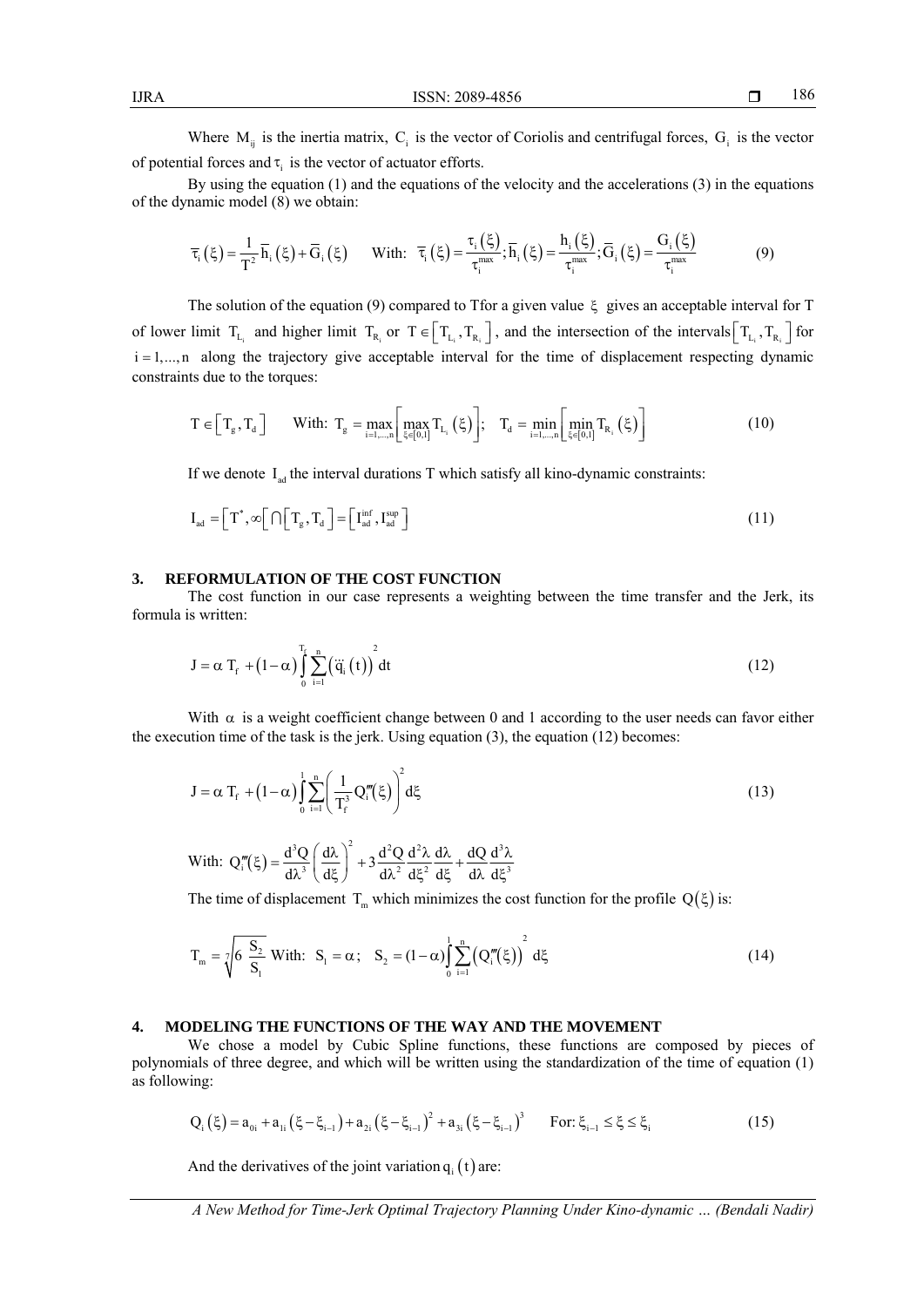$$
187 \qquad \Box
$$

$$
\begin{cases}\n\dot{q}_i(t) = \frac{1}{T} \Big( a_{1i} + 2a_{2i} (\xi - \xi_{i-1}) + 3a_{3i} (\xi - \xi_{i-1})^2 \Big) \\
\ddot{q}_i(t) = \frac{1}{T^2} \Big( 2a_{2i} + 6a_{3i} (\xi - \xi_{i-1}) \Big) \\
\ddot{q}_i(t) = \frac{1}{T^3} (6a_{3i})\n\end{cases}
$$

# **4.1. Function of the Way**

This function is modeled by Cubic Splines called Natural (Figure 1), the boundary conditions imposed on the joint positions of the robot manipulator are:

$$
P(\lambda = 0) = q^{\text{ini}} \quad \text{and} \quad P(\lambda = 1) = q^{\text{fin}} \tag{16}
$$



Figure 1. Representation on the profile of the path with  $N_c + 2$  points of control

# **4.2. Function of the Movement**

We have adopted to represent the profiles of this function by Cubic Splines called Clamped this model is well adopted to take the boundary conditions of velocities (Figure 2).

$$
\lambda'(\xi = 0) = \lambda'(\xi = 1) = 0\tag{17}
$$

In addition, this profile of movement is composed by points of control placed in a standardized plan so that the first and the last point are fixed according to (18), while the interior points are placed freely according to the conditions (17) and (19):

$$
\lambda(\xi = 0) = 0 \quad \text{and} \quad \lambda(\xi = 1) = 1 \tag{18}
$$

$$
\lambda'(\xi) \ge 0 \tag{19}
$$



Figure 2. Representation on the profile of the movement with  $N_c + 2$  points of control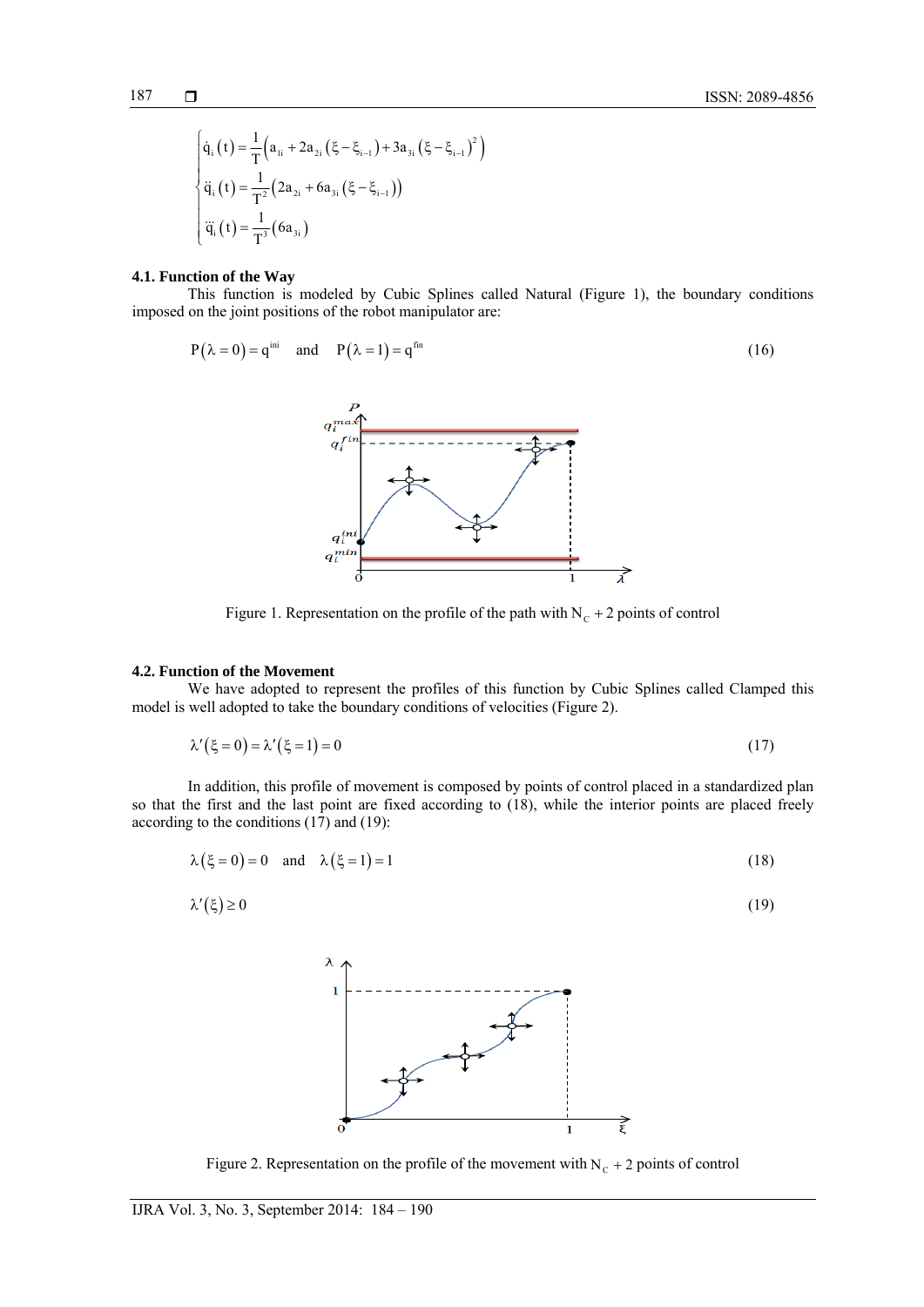# **5. OPTIMIZATION USING ALGORITHMS**

The use of a genetic algorithm starts with the creation of an initial population or chromosome in genetics, this chromosome is composed by genes or their number is defined according to the number of the points of control used to generate the function way and at the same time the function movement. The steps used in our calculation code are as following:

**1) Beginning.** Selected chromosome number, chromosome size, the probability of crossover and the probability of mutation.

**2) Initialization.**Generate a random population of *n* chromosomes.

- **3) Cost function.** Calculate  $J_0(T)$  of each chromosome.
- **4) New generation.** Create a new population by repeating the following genetic operators:

Selection. Chromosomes with best cost function have the ability to select more.

**Crossing.** Create two children by making a mixture of chromosomes from both parents.

**Mutation.** This operator allows the emergence of new genes by exploring areas of the search space that could not be visited by a simple application of the crossing operator.

**5) Test.** If the initial conditions are satisfied, stop go to step 6, if not go to step 3.

**6) Goal.** Obtain the minimal value of  $J_0(T_0)$ .

# **6. RECAPITULATION OF THE METHOD OF RESOLUTION**

To seek the optimal trajectory, we must generate by chance according to the genetic technique of optimization of the algorithms a profile of way and a profile of movement which will give us thereafter a profile of trajectory (Figure 3), candidate the latter will be evaluated thereafter and compared with other, this operation is repeated for all the introduced chromosomes, and the best result, it is that which satisfies the given criterion convergence. It should be noted that any profile of way which would violate one of the geometrical constraints, as any profile of trajectory which would violate one of the constraints kinematics or dynamics will be automatically rejected.



Figure 3. Flow chart of Resolution

# **7. RESULTS OF SIMULATION**

We will consider a planar robot 3R, we ask him to carry out a displacement between the initial configurations  $q_{\text{init}} = [0, -\pi/3, -\pi/10]^T$  to the final configurations  $q_{\text{fin}} = [\pi, 0, 0]^T$ . We will fix the rate or the probability of crossing equal to 65% and the probability of mutation equal 4%. The collected results and the optimal aspects for the movement of a planar robot 3R are represented respectively in Figure 4 and Figure 5.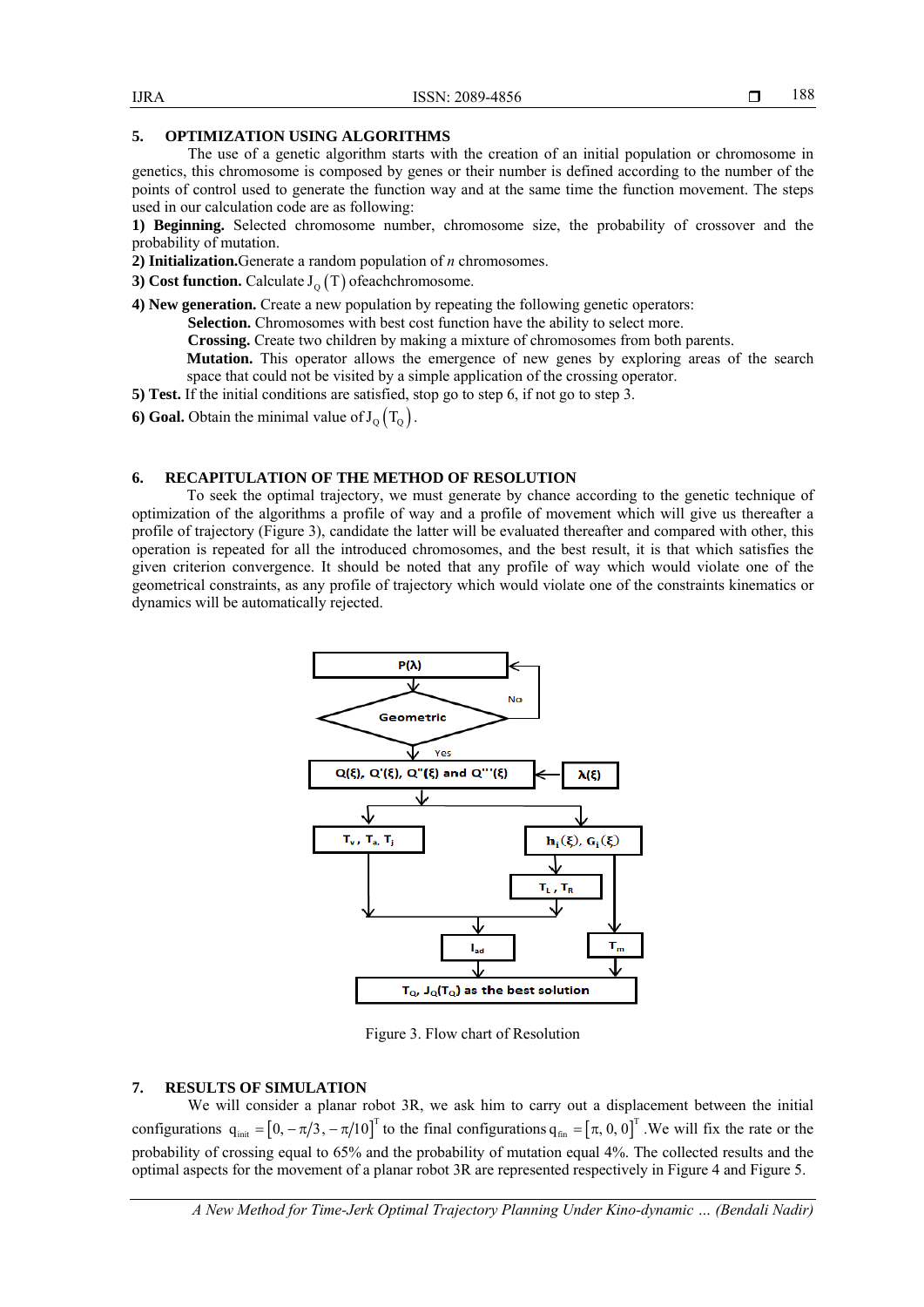| Table 1. The Parameters of Planar Robot 3R                                                                   |          |                          |          |          |       |                |      |     |                             |                                         |                    |                                                                                     |                         |
|--------------------------------------------------------------------------------------------------------------|----------|--------------------------|----------|----------|-------|----------------|------|-----|-----------------------------|-----------------------------------------|--------------------|-------------------------------------------------------------------------------------|-------------------------|
| Segmenti $\sigma_i$ $L_i$ $\alpha_i$ $d_i$ $\theta_i$ $m_i[Kg]$ $x_{gi}[m]$ $I_{zi}$<br>[Kg,m <sup>2</sup> ] |          |                          |          |          |       |                |      |     | q <sub>i</sub> max<br>[rad] | $\dot{q}^{max}_i$<br>$\int \frac{r}{s}$ | $\ddot{q}^{max}_i$ | $\ddot{q}_i^{max}$<br>$\left[\frac{rad}{s^2}\right]$ $\left[\frac{rad}{s^3}\right]$ | $\tau_i^{max}$<br>[N.m] |
|                                                                                                              |          | $0 \t 0.7 \t 0 \t 0 q_1$ |          |          |       | $\overline{7}$ | 0.35 | 0.8 | π                           |                                         |                    | 10                                                                                  | 30                      |
|                                                                                                              |          | $0 \quad 0.5 \quad 0$    |          | $\sim 0$ | $q_2$ | $\overline{5}$ | 0.5  | 0.5 | $3\pi/4$                    |                                         |                    | 15                                                                                  | 25                      |
|                                                                                                              | $\theta$ | 0.5                      | $\sim 0$ | $\sim 0$ | $q_3$ | 5 <sup>5</sup> | 0.5  | 0.5 | $3\pi/4$                    |                                         |                    | 20                                                                                  | 25                      |



Figure 4. Results Positions, Velocities, Accelerations, Jerk, Torques, and successive configurations for a trajectory optimized of Planar Robot 3R



Figure 5. Optimal aspects for a movement of planar robot 3R

# **8. CONCLUSION**

Through this work, we could show the possibility of this approach of giving us the sub-optimal results for the problems of optimal trajectory planning of the robot manipulators by minimizing a cost